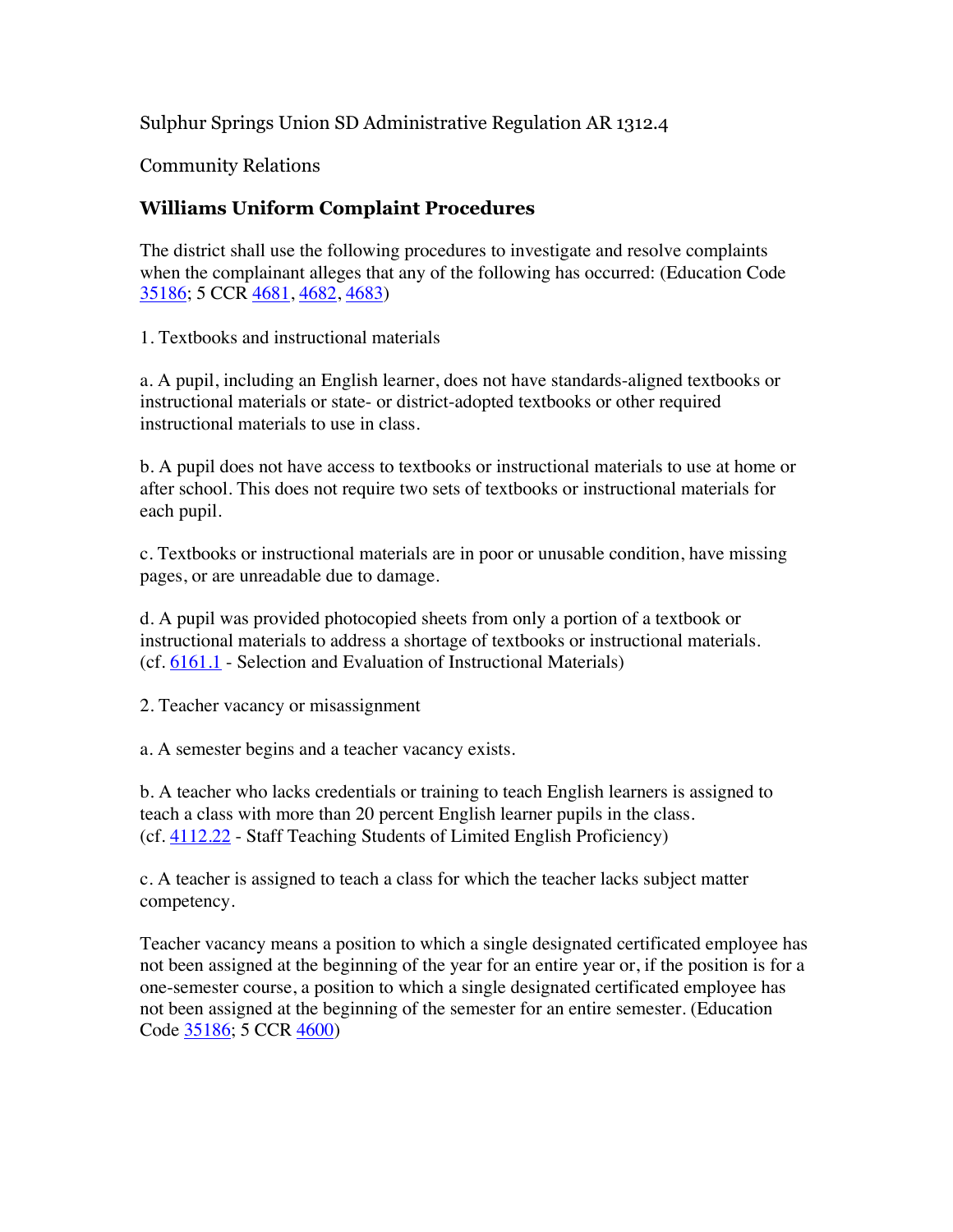Beginning of the year or semester means the first day classes necessary to serve all the pupils enrolled are established with a single designated certificated employee assigned for the duration of the class, but not later than 20 working days after the first day pupils attend classes for that semester. (5 CCR 4600)

Misassignment means the placement of a certificated employee in a teaching or services position for which the employee does not hold a legally recognized certificate or credential or the placement of a certificated employee in a teaching or services position that the employee is not otherwise authorized by statute to hold. (Education Code 35186; 5 CCR 4600)

 $(cf. 4112.2 - Certification)$  $(cf. 4113 - Assignment)$ 

3. Facilities

a. A condition poses an emergency or urgent threat to the health or safety of pupils or staff.

Emergency or urgent threat means structures or systems that are in a condition that poses a threat to the health and safety of pupils or staff while at school, including, but not limited to, gas leaks; nonfunctioning heating, ventilation, fire sprinklers, or airconditioning systems; electrical power failure; major sewer line stoppage; major pest or vermin infestation; broken windows or exterior doors or gates that will not lock and that pose a security risk; abatement of hazardous materials previously undiscovered that pose an immediate threat to pupils or staff; structural damage creating a hazardous or uninhabitable condition; or any other condition deemed appropriate. (Education Code 17592.72)

b. A school restroom has not been cleaned, maintained, or kept open in accordance with Education Code 35292.5.

Clean or maintained school restroom means a school restroom has been cleaned or maintained regularly, is fully operational, or has been stocked at all times with toilet paper, soap, or paper towels or functional hand dryers. (Education Code 35292.5) Open restroom means the school has kept all restrooms open during school hours when pupils are not in classes and has kept a sufficient number of restrooms open during school hours when pupils are in classes. This does not apply when the temporary closing of the restroom is necessary for pupil safety or to make repairs. (Education Code 35292.5)

## Filing of Complaint

A complaint alleging any condition(s) specified in items #1-3 in the section entitled "Types of Complaints" above shall be filed with the principal or designee at the school in which the complaint arises. The principal or designee shall forward a complaint about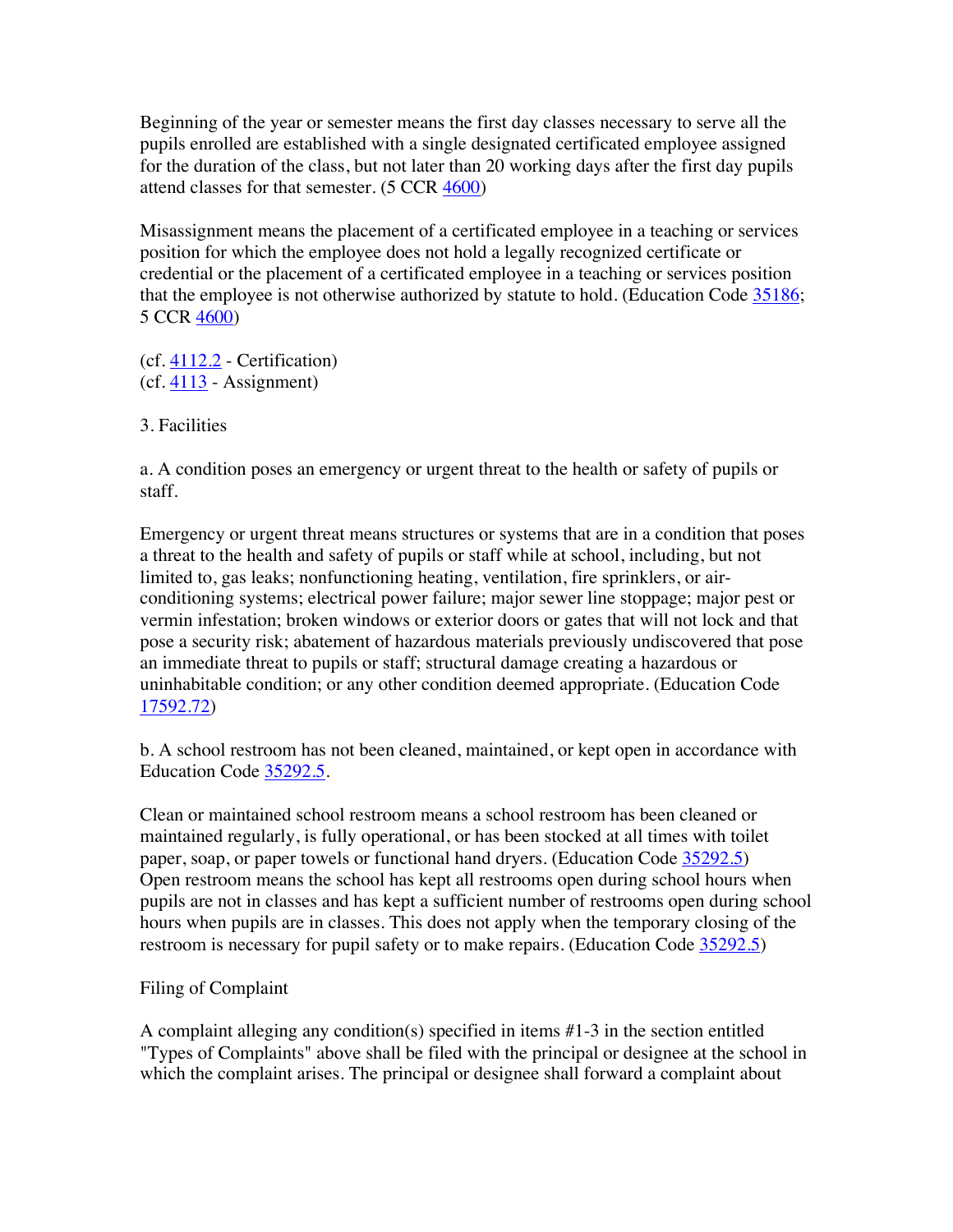problems beyond his/her authority to the Superintendent or designee in a timely manner, but not to exceed 10 working days. (Education Code 35186; 5 CCR 4680) Investigation and Response

The principal or designee shall make all reasonable efforts to investigate any problem within his/her authority. He/she shall remedy a valid complaint within a reasonable time period not to exceed 30 working days from the date the complaint was received. (Education Code 35186; 5 CCR 4685)

Complaints may be filed anonymously. If the complainant has indicated on the complaint form that he/she would like a response to the complaint, the principal or designee shall report the resolution of the complaint to him/her within 45 working days of the initial filing of the complaint. If a response is requested, the response shall be made to the mailing address of the complainant as indicated on the complaint form. At the same time, the principal or designee shall report the same information to the Superintendent or designee. (Education Code 35186; 5 CCR 4680, 4685)

When Education Code 48985 is applicable and the complainant has requested a response, the response shall be written in English and in the primary language in which the complaint was filed. (Education Code 35186)

If a complainant is not satisfied with the resolution of a complaint, he/she has the right to describe the complaint to the Board of Trustees at a regularly scheduled meeting. (Education Code 35186; 5 CCR 4686)

For any complaint concerning a facilities condition that poses an emergency or urgent threat to the health or safety of pupils or staff as described in item #3a in the section entitled "Types of Complaints" above, a complainant who is not satisfied with the resolution proffered by the principal or Superintendent or designee may file an appeal to the Superintendent of Public Instruction within 15 days of receiving the district's response. The complainant shall comply with the appeal requirements specified in 5 CCR 4632. (Education Code 35186; 5 CCR 4687)

All complaints and written responses shall be public records. (Education Code 35186; 5 CCR 4686)

 $(cf. 1340 - Access to District Records)$ 

Reports

The Superintendent or designee shall report summarized data on the nature and resolution of all complaints to the Board and the County Superintendent of Schools on a quarterly basis. The report shall include the number of complaints by general subject area with the number of resolved and unresolved complaints. These summaries shall be publicly reported on a quarterly basis at a regularly scheduled Board meeting. (Education Code 35186; 5 CCR 4686)